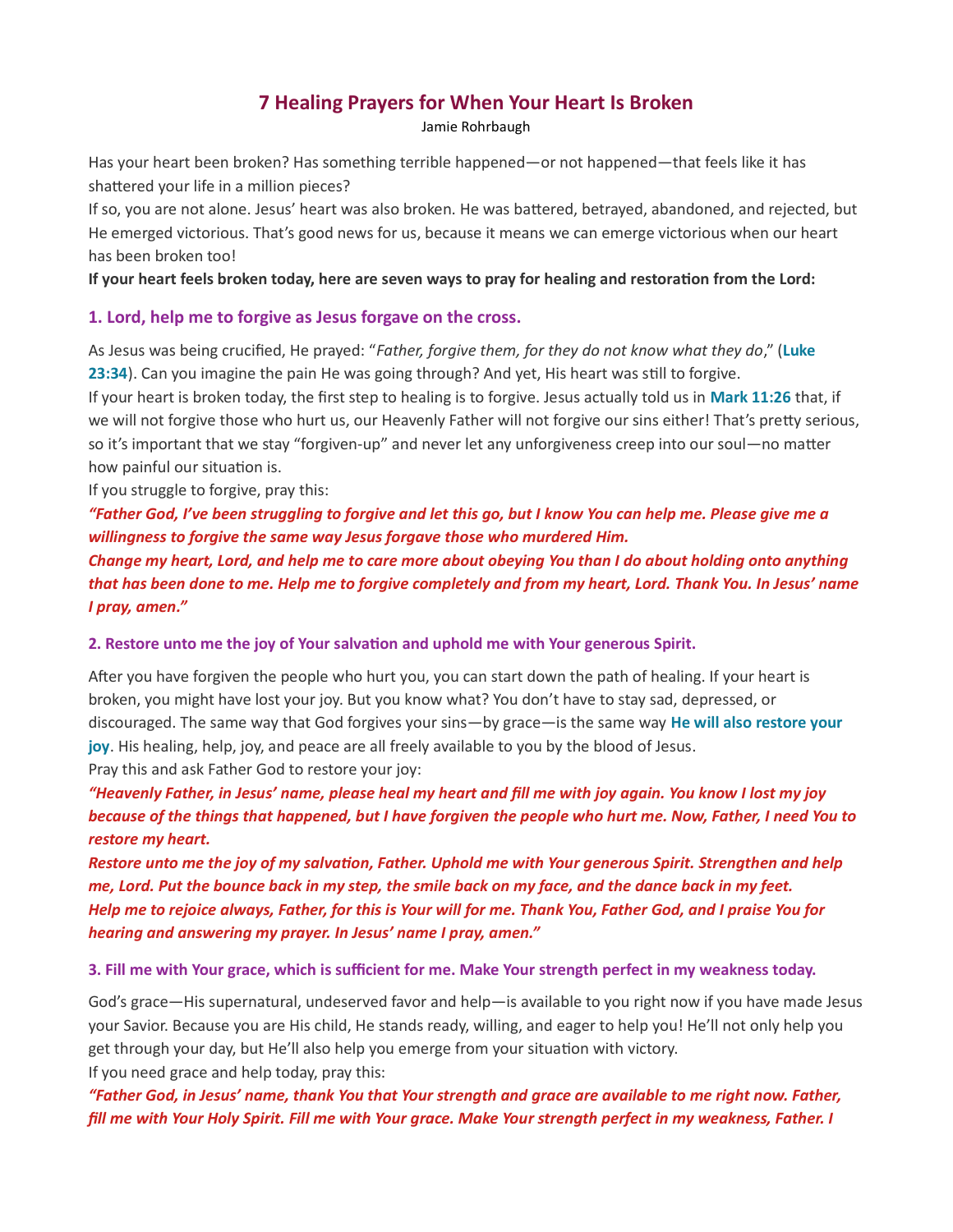know that I'm very weak in and of myself—but Your Spirit, who raised Christ from the dead, dwells in me. So raise me up, Lord. Take my weakness away and fill me with Your strength. Order my steps today in Your Word. Help me to stay within Your holy flow today, Lord, and make it easy. Thank You, Lord. In Jesus' name I pray, amen."

#### 4. Help me to abide in Jesus, where there is fullness of joy.

So many times, when I have been sad or discouraged, I have found healing for my heart by going to the Lord in prayer or worship. I didn't always understand why until I found Psalm 16:11, which says: "You will show me the path of life; in Your presence is fullness of joy; at Your right hand are pleasures forevermore."

Isn't that beautiful? In the presence of God is fullness of joy! Anytime you draw near to Him, you will find joy because He is joy. Maybe that's why Jesus told us to abide in Him:

"Abide in Me, and I in you. As the branch cannot bear fruit of itself, unless it abides in the vine, neither can you, unless you abide in Me" (John 15:4).

If you want to abide in Jesus, where there is fullness of joy, then pray like this:

"Heavenly Father, in Jesus' name, please help me to abide in Jesus today. Help me to set my mind and keep it set on things above, where Christ is, seated at the right hand of God. Help me to cast down every high and lofty thing that exalts itself against the knowledge of Christ, and keep my eyes on Jesus—the Author and Finisher of my faith.

Father God, please help me to be aware of Your presence all day today. Help me to think about Jesus all day long. Like Jesus, help me to only say what You say and do what You do, and to keep Your commandments in all things.

Thank You, Father. In Jesus' name, amen."

#### 5. Keep me as the apple of Your eye. Hide me under the shadow of Your wings.

Years ago, I was crying out to the Lord during a particularly difficult time in my life. I was under so much stress that I didn't want to face my day. I felt completely helpless, broken, and utterly discouraged.

As I prayed, Psalm 17:8-9 came to mind. This passage says: "Keep me as the apple of Your eye; hide me under the shadow of Your wings, from the wicked who oppress me, from my deadly enemies who surround me." As I prayed, I suddenly saw a mental picture of myself, tucked up under the wings of a giant bald eagle. The eagle represented God, and I could see His wings covering me. He was hiding me from the world while He looked around with sharp, golden eyes—keeping watch over my life while I hid in Him.

On that stressful day, this mental picture brought me instant peace and calm. My anxiety fled, and my racing thoughts stilled. My stiff, stressed-out backbone crumpled as I simply received comfort and peace from the Lord. It made all the difference in the world.

This picture of what Psalm 17:8-9 might look like still means the world to me today. Is God an eagle? No, of course not! However, He does compare Himself to that magnificent bird several times in Scripture. And, the picture that I saw that day in my mind's eye has stuck with me all this time. Every time I think of it, I sense again how safe I felt under His wings. I feel how warm it was there, and how I could hear Father's heart beating in His chest as I snuggled up under His wings.

Beloved, if your heart is broken, you probably feel the need for rest, peace, and protection—just like I did. If you do, the Holy Spirit is ready to comfort you right now.

Pray this with me:

"Heavenly Father God, I come to You in Jesus' name. Lord, I need You. Please keep me as the apple of Your eye. Hide me under the shadow of Your wings. Shut out the oppressive thoughts and situations I am facing, and help me to be aware only of Your presence.